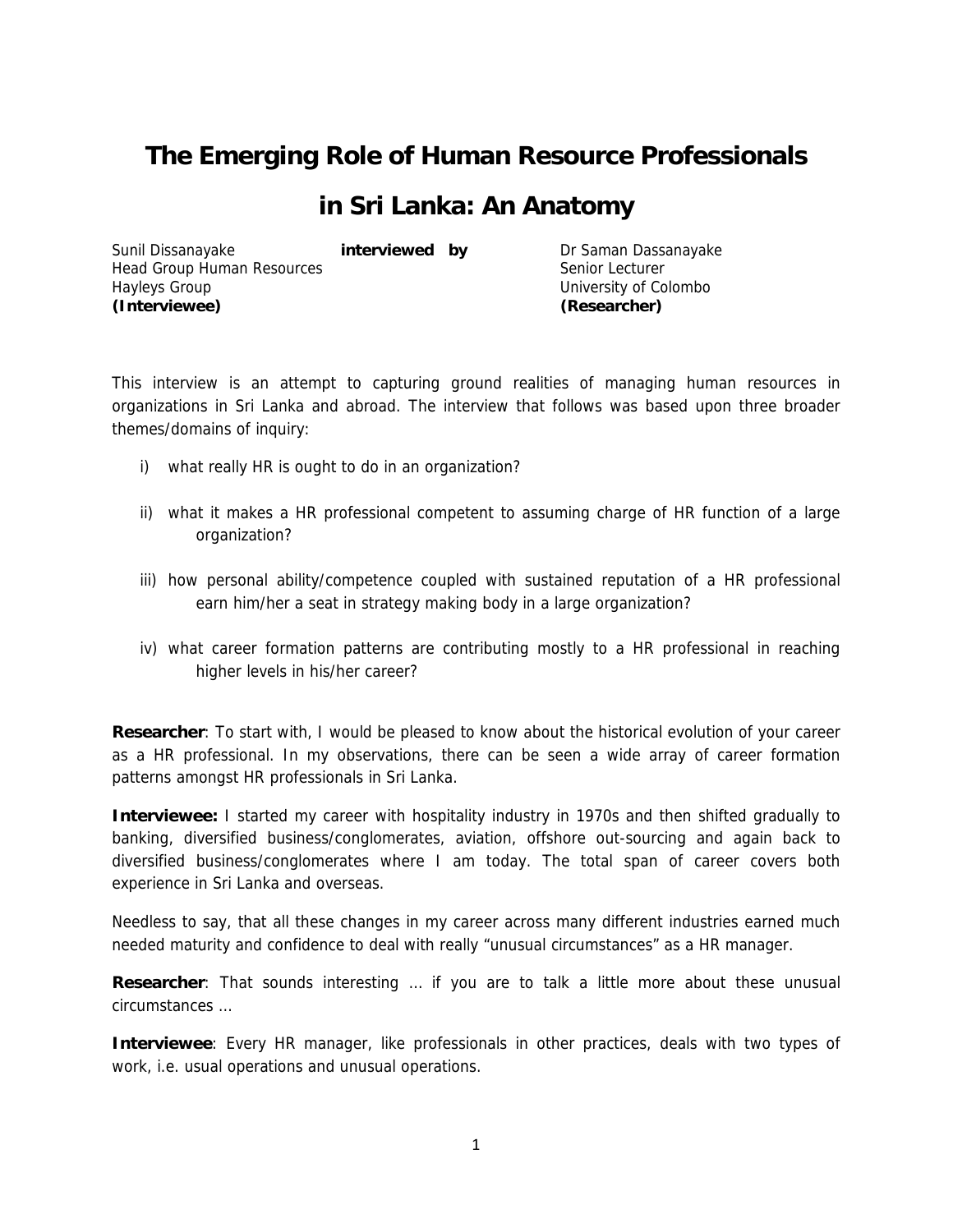The former is repetitive and most times monotonous which can be handled with the support of standards, policies and guidelines set in the organization. Sometimes we do not find much of a challenge embodied into managing these monotonous operations.

What is most challenging is handling unusual operations as they are characterized by unpredictability. We may not get any support from HR manuals or handbook in handling such operations.

My most memorable experience of handling unusual operations was associated with a critical event which occurred at my previous place of employment. It was totally a catastrophic situation in 2001 June which we had never felt in such a higher magnitude of the history of the company. I saw in my eyes how much our valued customers, employees, management and fellow countrymen as a whole suffered from this incident. Many sleepless nights for me and my colleagues ..., not only in HR department, but also in other departments handling core and support functions.

**Researcher**: So, tell me what you learnt from facing the challenge of bringing the situation back to normal over time …

**Interviewee**: Two major lessons for building career as a HR professional; the indispensability of exercising emotional intelligence coupled with interpersonal relationships and then ability to grasp the business very past.

What is commonplace is the high likelihood of losing human touch as we deal with totally unforeseen situations. Sometimes we end up with strong emotions in our work context. The experience gathered across industries convinced me of how to be socially and technically competent to keep a cool head to manage situations full of diversity. The workforce varies from organization to organization in terms of gender composition, age distribution, educational standards, academic and professional qualifications, content of work … A HR manager's skill is getting along with people from many different walks in life thereby increasing his/her level of tolerance of diversity.

**Researcher**: In your understanding, what is the role of HR in business?

**Interviewee:** With reference to the historical evolution of HR in Sri Lankan context, we can witness today HR gaining maturity for playing the role of business partner. If we go back to 1960<sup>s</sup> to 1980<sup>s</sup>, the role of HR revolved around transactional operations with an administrative orientation. Then functions of HR, i.e. recruitment, selection and hiring, payroll, discipline, grievance handling, compliance, record keeping and employee relations were considered in isolation. Human resource development was paid much attention. HR had established its identity in organizations as a back office function.

Notably, ex-servicemen and Lawyers had a demand for employment as personnel managers in organizations, be they in public or private sectors. Over decades, this scenario has changed witnessing professionally qualified people occupying HR positions owing to the expansion of HR education at universities and professional institutions in the country. Today, we can see, depending on the stage of development of industries, Sri Lankan organizations, particularly in corporate sector, have shown a gradual shift or transition from personnel to human resource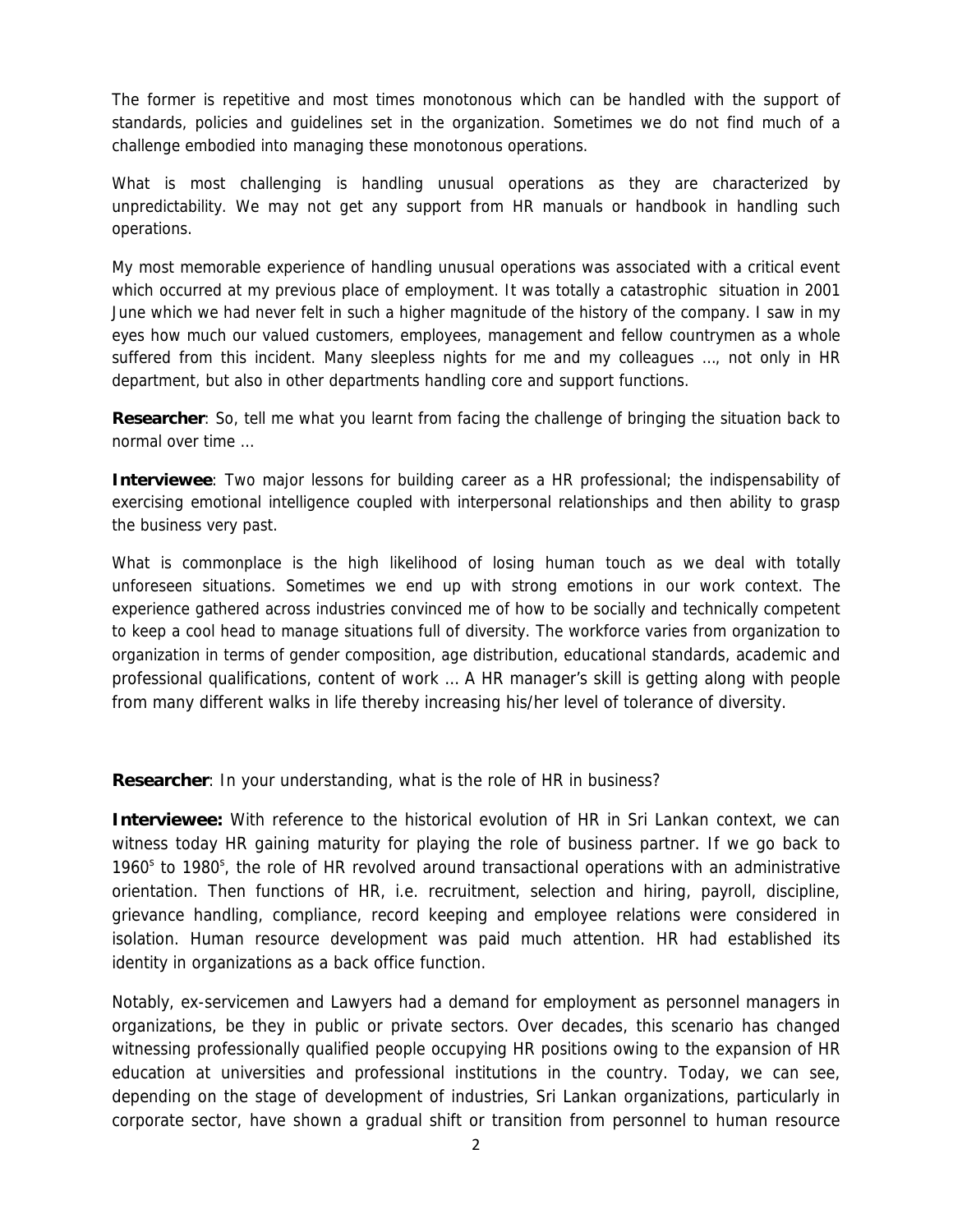leadership. This shift has now started earning the recognition for HR where hiring right people and developing them through a planned approach are considered as the source of competitive advantage. Though the pace of transformation is slow, HR departments in many large organizations have revisited their role and reoriented it to be a partner to business, supporting business goal achievement.

**Researcher**: Given these historical developments, how has HR transformed its character?

**Interviewee**: It is maturing to the level of playing the role of business partner from being a mere implementer of the strategy in the past to both strategy maker and implementer today. In so doing, many organizations have structured in such a way where Head of HR is a key component of senior management team who is entrusted with building HR strategy aligned to business goals. Whatever HR does is required to be aligned with the corporate business plan and sector business plan, depending on the organizational configuration. In light of these practices, HR is developing steadily its identity as a front-end function.

**Researcher**: To play the role as a business partner, what competencies HR professionals are required to have?

**Interviewee**: I shall emphasize, initially, three key competencies in this regard, namely technical know-how, experience and maturity to implement HR functions applying emotional intelligence and thorough knowledge of HR technical supply chain.

Quintessential point here is that HR people need to be technically competent. The evidence from the industry shows that owing to technical competence of people occupying HR roles today, they have been able to upgrade HR in their organizations. But, unfortunately, there are occasions where this phenomenon occurs based on the individual ability of the incumbent of that role rather than the organization's necessity to have that role. Professional competence of the person heading HR and his/her team to get the acceptance of others in the organization is crucial for HR to play the role of business partner.

Another point which captures the attention in this context is that when a HR professional makes mobility across industries or organizations within the same industry, he/she needs to exercise strong emotional intelligence coupled with interpersonal relationships and the ability to grasp the business very fast.

**Researcher**: There is a growing understanding amongst HR professionals in Sri Lanka today that line managers can play a vital role in delivering HR services. How do you justify this phenomenon?

**Interviewee:** I quite agree with this point of view. Indeed, HR is a line function, be it in manufacturing, service, public sector, private sector or non-governmental organizations. All line managers are people managers who can act as an effective delivery point of all HR policies and practices of an organization. It is line managers who interact closely with, for example, employees at plant/floor level thereby line managers can develop a mutually beneficial rapport with them for delivering HR services.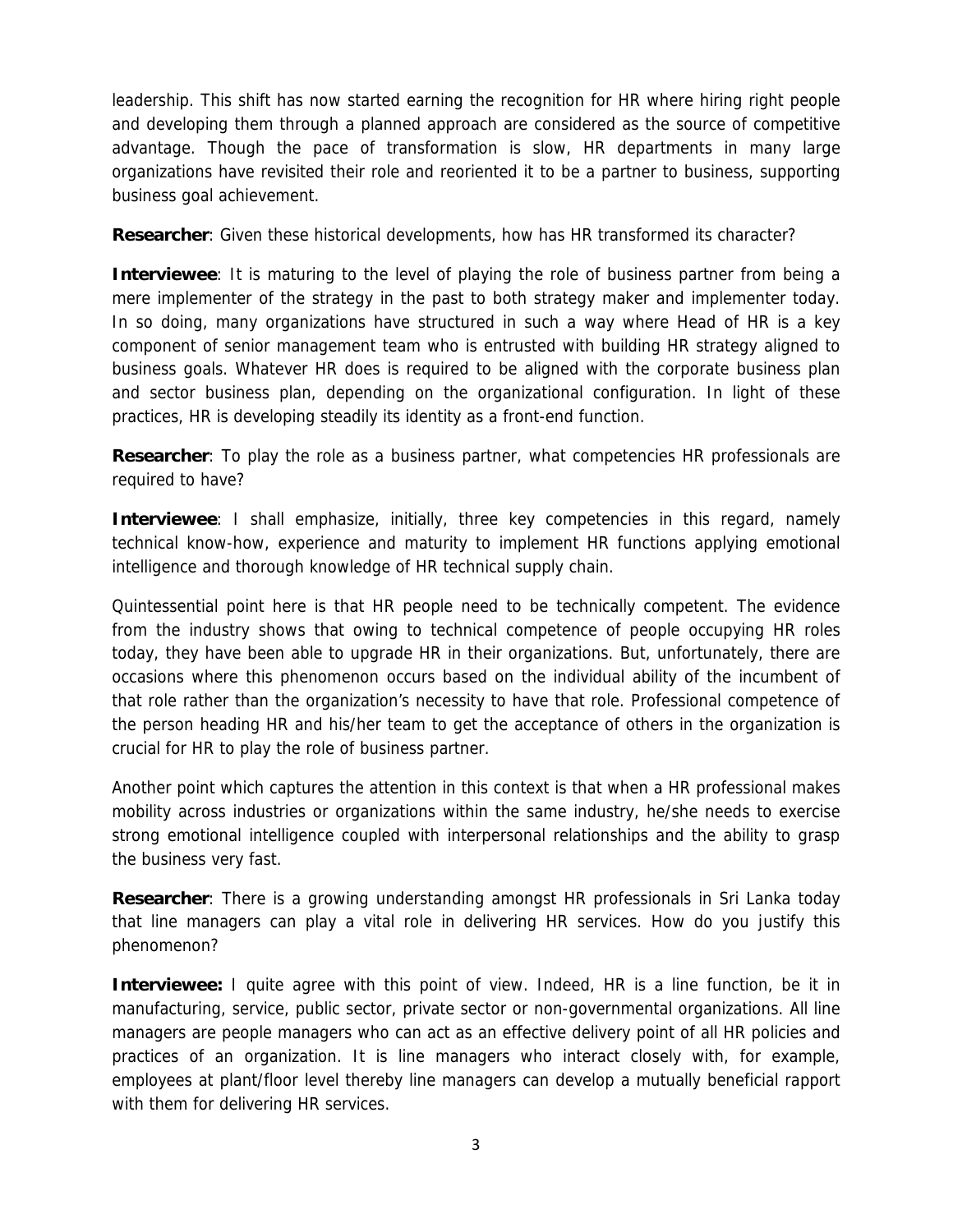In delivering certain HR services, the active involvement of line managers is indispensable. For instance, recruitment and selection, performance management, Learning & Development etc.

**Researcher**: If all line managers are HR people managers, then why we need a HR department for an organization?

**Interviewee** : People working in HR departments discharge their duties and responsibilities as catalyst or facilitators who have the specialized expertise of HR. This is what I emphasized earlier as technical competence. Line managers are experts in their own domain of work, not in HR. So what HR departments are required to do is to share its technical competence with line managers and train them systematically on delivering HR functions in relation to the size of the workforce they manage. This is a kind of building partnership between HR department and line managers.

On top of all these initiatives, HR departments should recognize explicitly line managers as people managers and then take the measures to build competencies in those line managers to manage their people, of course with the support of HR department.

**Researcher**: Today we can observe an expansion of HR education, both academic and professional, in Sri Lanka. How do you see this expansion for the further advancement of HR profession in Sri Lanka?

**Interviewee**: The developments in HR education sector for the past two decades are quite impressive. From a chronological point of view, Institute of Personnel Management Sri Lanka (Inc), being the oldest professional HR body in Sri Lanka, has been playing a vital role in reorienting professional HR education. It has started offering a wide range of courses and programs for the HR practitioners as well as people who are aspiring to be HR practitioners. The National Institute of Business Management (NIBM) conducts a Diploma program in HR through which we can educate many prospective HR practitioners. The Association of Human Resources Professionals too plays a vital role in facilitating professional development of HR practitioners while creating a dynamic platform for networking and sharing of experience and knowledge.

On the other hand, quite interestingly, many universities in Sri Lanka have started offering Bachelor degree programs in human resource management. These programs cover a wide range of HR functions apart from imparting knowledge on other functional areas of management to undergraduates.

**Researcher**: For developing HR professionals, to what extent the combination of academic and professional education contributes?

**Interviewee**: For making a thorough HR professional, we need both dimensions incorporated into HR education. Through academic HR, undergraduates can acquire sound conceptual frameworks and skills for analytical thinking and conducting research. On the contrary, the emphasis of professional HR education is creating the environment for learners to acquire skills needed for managing people while exposing them to a multitude of real HR practices in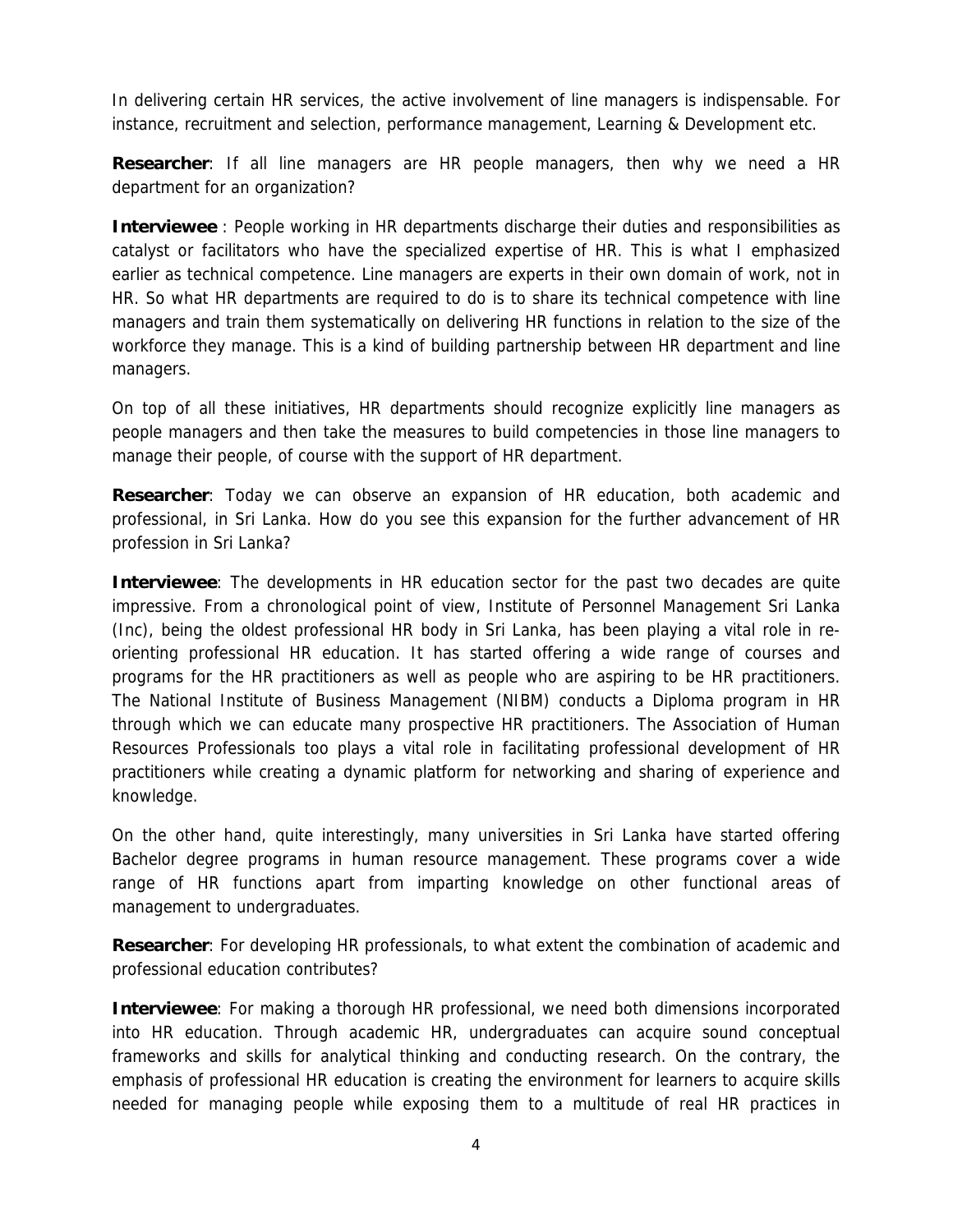organizations. And also, professional HR education can support HR professionals with their lifelong learning.

**Researcher:** What is your advice for a person who is aspiring to start receiving HR education for becoming a HR professional?

**Interviewee**: Be positive in your thinking; be prepared to acquire broad-based knowledge of HR and other functional areas of business primarily Marketing /IT / Finance. Once you are thorough with almost all functions of HR, you can start initially your career with any function. With a growing maturity and experience, you can think of getting into certain specialized areas of HR. Nevertheless, you need to keep your eye on how other functional areas of business are working and how HR function can be linked up with them thereby HR playing the role of business partner.

**Researcher**: To conclude, how do you project the future of HR profession in Sri Lanka? What challenges our HR professionals are facing today?

**Interviewee**: HR as an academic discipline and a professional practice is constantly evolving. Our HR professionals dealing with certain major challenges today. Amongst them, managing the size of workforce in an era which has been adversely affected by global financial meltdown is predominant. Other challenges include retaining good quality people, managing wage structure in terms of salary increases given the rising rate of inflation etc. We as HR professionals can build further our credibility in the minds of our stakeholders by addressing effectively these challenges.

There is a promising future for HR profession and HR professionals in Sri Lanka. What we need is to embark on lifelong learning for improving continually our competencies for playing our role as a business partner.

> **Mr. Sunil Dissanayake is the Head Group Human Resources with responsibility for Group Services at Hayleys Group. He is also a member of Group Management Committee.**

> Mr. Sunil Dissanayake graduated in Hotel Management from the Ceylon Hotel School in 1974, and served as a Senior Hotel Manager at Ceylon Hotels Corporation. Thereafter, he was Senior Lecturer and Head - Faculty of Accommodation Operations at the Ceylon Hotel School. While in this position he was awarded an ILO Fellowship to specialize in training methodology in Devon, UK.

> He then served as Training & Personnel Manager of the hotel management arm of John Keells Holdings, and later as Staff Training Manager at the Le Meridien (Galadari hotel) Colombo. Later he had stints as Staff Training Manager of the Ramada Hotel, Dubai, UAE before joining Citibank in the Gulf, which he served between 1990 and 1994. He was Head of Human Resources (Gulf) based in Dubai, at the time he left Citibank.

> 5 Human Resources and served them between 1994 and 2000. He was promoted On returning to Sri Lanka, he joined Carson Cumber batch as General Manager – as Director Carsons Management Services 1996. He then joined Sri Lankan Airlines in 2000 and served them as Head of Human Resources up to 2007